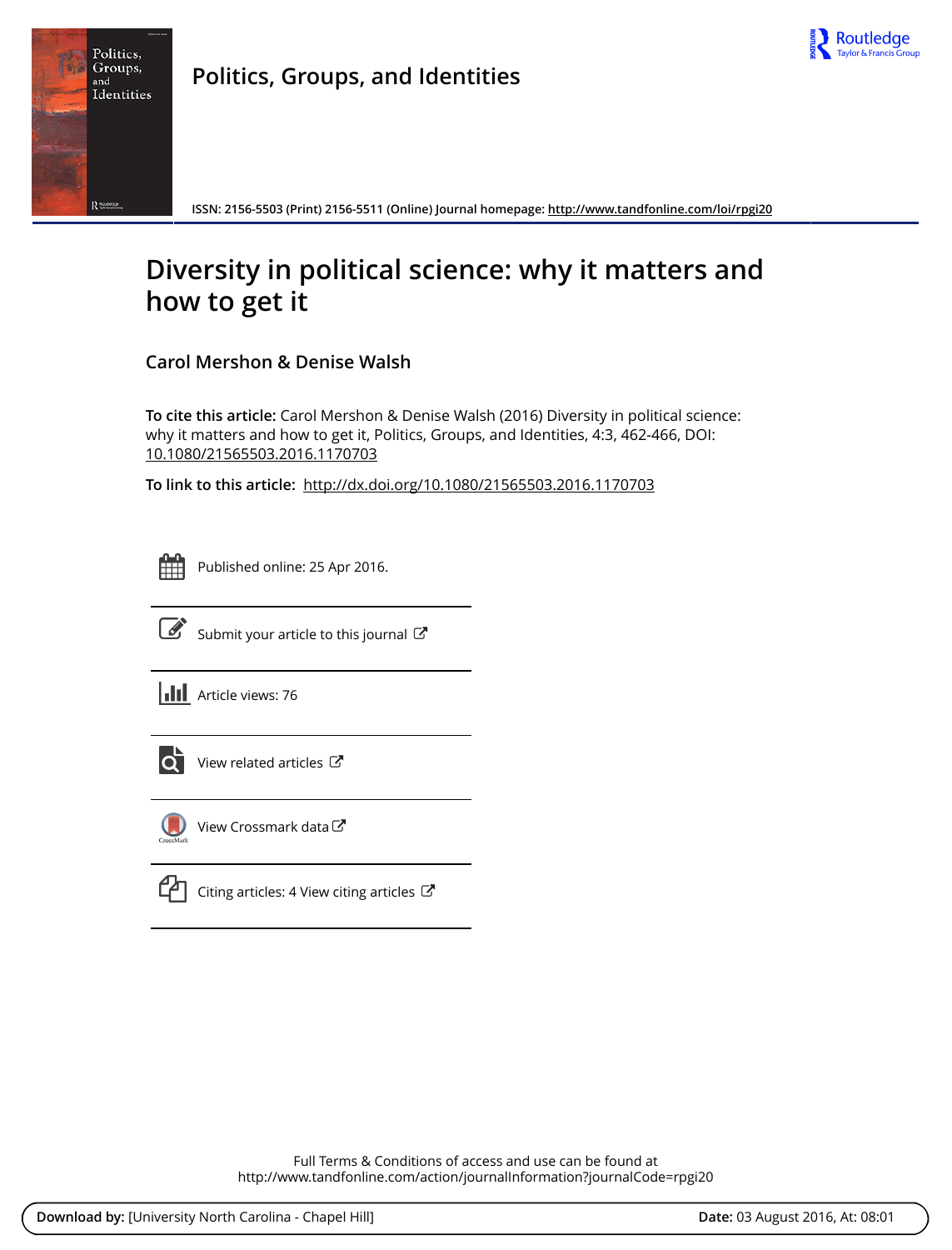<span id="page-1-0"></span>DIALOGUE: DIVERSITY IN THE DISCIPLINE

## Diversity in political science: why it matters and how to get it

Carol Mershon and Denise Walsh

Department of Politics, University of Virginia, Charlottesville, VA, USA

### Introduction

This symposium responds to a stubborn reality: slow progress both in diversifying political science faculty at all ranks and in redressing bias in the discipline. Why do diversity and bias in political science matter? What persistent obstacles impede the diversification of the profession and contribute to persistent discrimination? And how might political scientists overcome these problems? This set of contributions to PGI offers fresh ways of thinking about, and tackling, these questions by inviting colleagues to apply their research expertise in political science to the discipline and academe.

The lack of a diverse faculty in political science is longstanding and significant. In 1980, female faculty comprised an estimated 10.3% of political science faculty nationwide. By 2010, that share had increased only to 28.6%, despite record numbers of women earning advanced degrees in political science (APSA [2011,](#page-4-0) 41–43; Hesli, Lee, and Mitchell [2012](#page-5-0)). Female faculty of color remain severely underrepresented. In 2010, African-American women constituted a mere 1.7% of political science faculty (APSA [2011,](#page-4-0) 41, 42). As a result, many undergraduates complete their degrees without having ever taken a course taught by a woman of color (cf. Evans [2007](#page-4-0)). Compare the figures from political science to other social sciences such as psychology or sociology, and the underrepresentation of women in our discipline becomes stark (APA Center for Workforce Studies [2014](#page-4-0) on 2013 data; ASA [2015](#page-4-0) on 2007 data).

Moreover, we know that marginalized groups often encounter a difficult environment and obstacles to career advancement in political science and elsewhere in academe (e.g., Anonymous and Anonymous [1999;](#page-4-0) Ford [2016](#page-4-0); Hesli, Fink, and Duffy [2003b;](#page-5-0) Claypool and Mershon [2016](#page-4-0); Smooth [2016;](#page-5-0) Van Assendelft et al. [2003](#page-5-0); but see Ginther [2004](#page-4-0)). Implicit bias, "old boys" networks, and skewed hiring, promotion, and tenure practices have contributed to these problems (e.g., Monforti and Michelson [2008](#page-5-0); Mathews and Andersen [2001;](#page-5-0) Williams, Alon, and Bornstein [2006;](#page-5-0) Wolfinger, Mason, and Goulden [2008](#page-5-0)). Strategies for combating discrimination in academe and in the workplace more broadly have emphasized mentoring, building leadership skills, and encouraging the marginalized to adapt to the status quo (e.g., Hesli, Fink, and Duffy [2003a](#page-5-0); Monroe et al. [2008;](#page-5-0) Sandberg [2013](#page-5-0)). Despite these strategies, political science remains largely the domain of white men.

This dominance likely undermines the goal of advancing knowledge and leads to omissions in research agendas and thus misunderstandings and gaps in the discipline's scholarship (cf. McClain et al. [2016](#page-5-0)). Recent research indicates that diversity matters for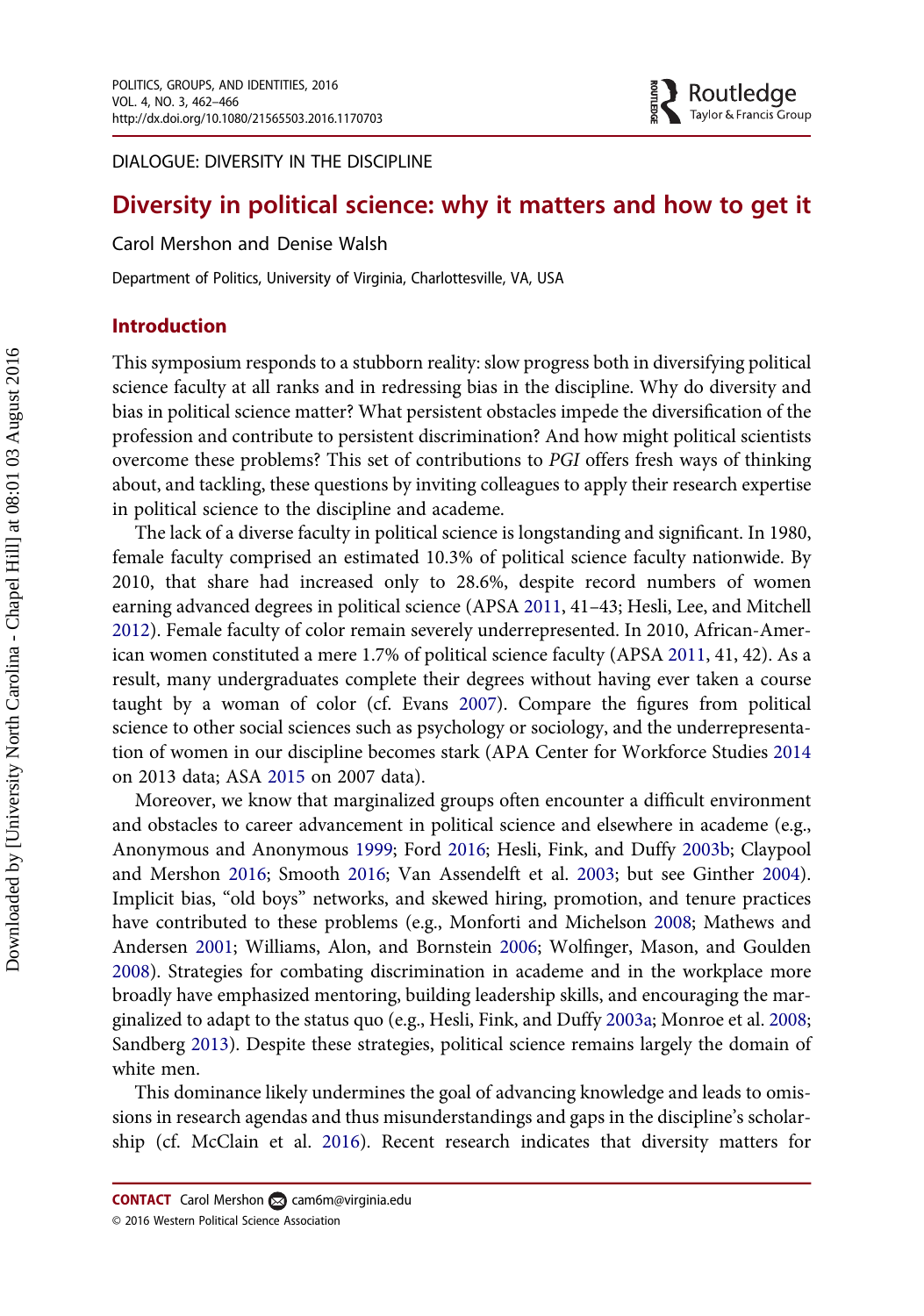<span id="page-2-0"></span>corporations, for academe, and for political science. Social scientists document that diverse personnel lead to better outcomes, such as more effective problem-solving, greater creativity, more productivity, increased profits, and higher rankings (e.g., Henderson and Herring [2013](#page-4-0); Herring [2009](#page-4-0); Page [2007\)](#page-5-0). Problem-solving, creativity, and productivity are in turn central to advancing intellectual inquiry in political science, and can generate new areas of inquiry in the profession, such as racial politics, as well as new insights and new answers to both longstanding and long neglected questions. To the extent that high rankings help departments and universities recruit and retain outstanding faculty and students, they contribute to the general aim of enhancing knowledge.

Recent research into gendered citation patterns in international relations journals, moreover, shows that research produced by women is read and cited less often than is research by men, which means that this research is "systematically undervalued" (Maliniak, Powers, and Walter [2013,](#page-5-0) 31; cf. Mitchell, Lange, and Brus [2013;](#page-5-0) Østby et al. [2013](#page-5-0)). Because scholars tend to cite those of the same sex, Maliniak et al. argue that greater diversity will foster more rapid intellectual development in the subfield, and will yield research that investigates a wider array of questions and that attains greater methodological innovation. Deliberative democrats (e.g., Chambers [2003\)](#page-4-0) add the normative argument that diversity and inclusive institutional practices contribute to better understanding and more just outcomes. Likewise, feminists from Mary Wollstonecraft ([1792\)](#page-5-0) to Iris Marion Young [\(2000](#page-5-0)) have argued that inclusion is not only instrumentally advantageous but also necessary as a matter of justice. To achieve these outcomes, members of underrepresented groups will require strategies for thriving in difficult environments.

The contributions to this symposium shed new light on the importance of diversity in political science, identify the persistent obstacles to diversity in the discipline, and also develop strategies for thriving during the drive to diversify the profession. They arrive at their conclusions by applying scholarly insights to academe and our own field. As a result, the contributors demonstrate that knowledge generated by political science can be applied to a wider range of institutions and contexts than is often assumed. By drawing on genealogical and survey analysis, and research on gender equity and intersectionality, each contribution assesses the status of and obstacles to diversity in political science. Together, all contributors show how we can construct a more equitable and productive future for the discipline and academe.

Paula McClain and co-authors Gloria Ayee, Taneisha Means, Alicia Reyes-Barrientez, and Nura Sedique apply the tools of genealogical analysis to political science and argue that the discipline's power relations and institutional legacy marginalize research about race. The authors suggest that, before we can devise strategies for counteracting this legacy, we must first recognize it and understand how and why it persists. The fact that the authors are minority women who span cohorts – a senior scholar and several junior ones – reinforces the contemporary implications of the discipline's past. The problems rooted in the past continue to reverberate, leading scholars across cohorts to grapple with the same marginalization of their scholarship.

Marginalization of scholarship is but one facet of discrimination in the discipline. Another is how political science faculty interact with one another in our departments. Relying on data from a 2009 APSA-sponsored survey on the attitudes and experiences of political science faculty, Vicki Hesli Claypool, with Carol Mershon, appraises whether and under what conditions greater diversity in our departments is associated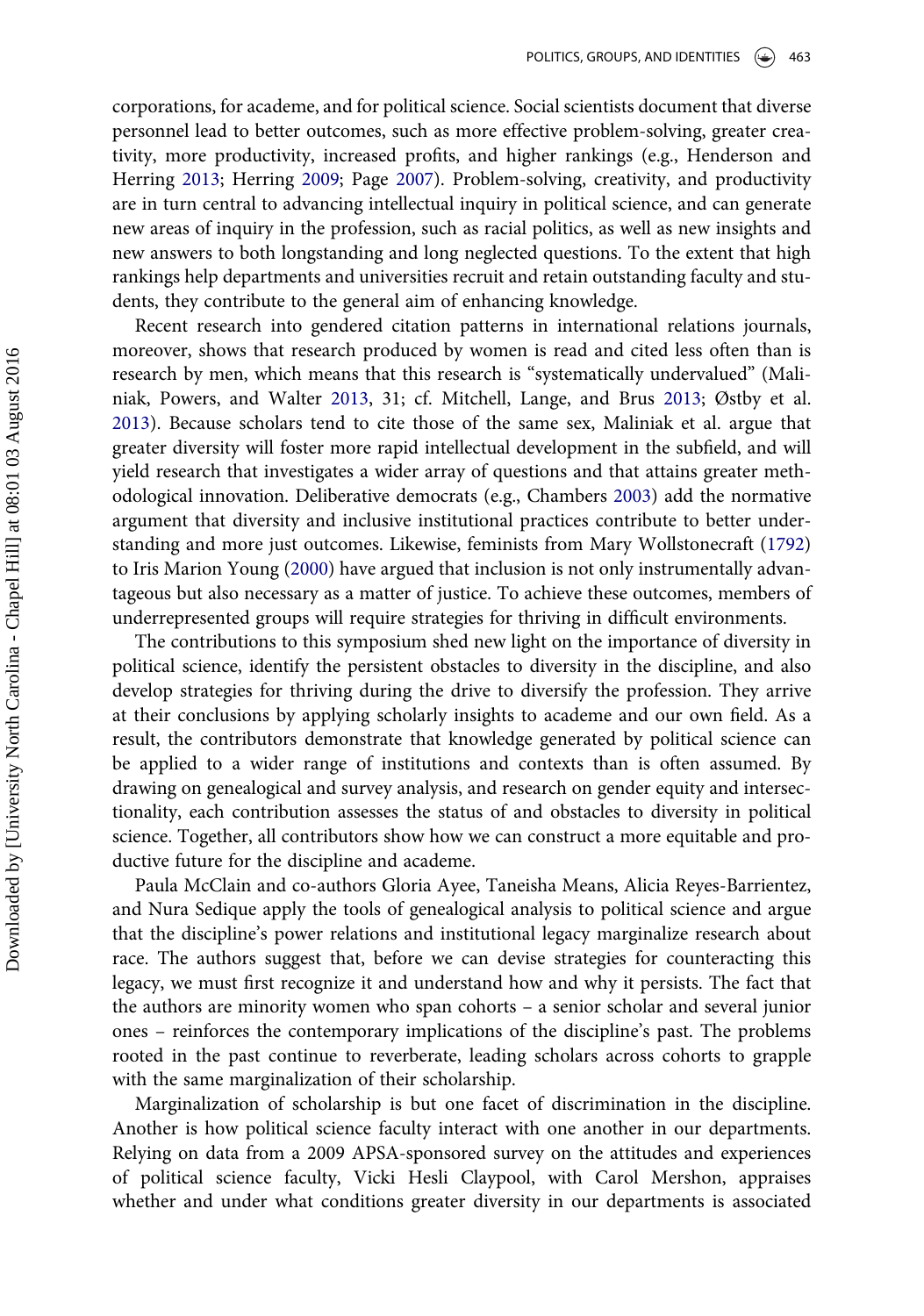with higher levels of collegiality and productivity. The survey furnishes groundbreaking data on the extent, nature, and effects of diversity in our discipline, while underscoring that the limited number of diverse political science faculty hinders our ability to assess their effects quantitatively. For example, precisely because of the paucity of African-American women in the discipline, a theme developed by Smooth in this symposium, Hesli Claypool cannot analyze separately the attitudes of members of this subgroup.

Even as the experiences of several underrepresented groups remain to be assessed, some strategies for thriving in the current environment can be developed. Lynne Ford speaks to ambitious women scholars who, as she explains, continue to face serious structural barriers to their attainment of, and exercise of power in, leadership positions. Ford itemizes these barriers, explains how and why they endure, and observes the pervasive failure of universities to dismantle these barriers. She then turns to the gender equity and academic leadership literatures to highlight three career strategies – social efficacy, social modeling, and mentoring – that might guide individual women who, in this hostile climate, aim to climb the academic administrative ladder and create a more inclusive environment than the one Hesli Claypool's research uncovers. Ford also discusses strategies that universities can pursue to facilitate women's promotion and foster institutional change.

Finally, building on the theme of leadership at the heart of Ford's contribution, Wendy Smooth applies the logic of intersectionality to identify faculty situated at the intersection of multiple inequalities as capable of spearheading the creation of new, intersectional leadership norms and alliances in academe. She thus responds to the observations by McClain et al. that black scholars face persistent challenges in the discipline by inviting those at the margins to draw on their lived experience to expand the strategies that diversity advocates might adopt.

All of the contributors thus employ their research expertise in political science to enhance our understanding of diversity in the discipline. We learn that increased diversity in political science brings complex effects that are mediated by a range of factors including academic rank, and that we must grapple with the fraught legacies of our discipline, and of academe more broadly, which perpetuate elite male dominance. Absent institutional transformation, women who have honed their leadership skills to acquire power bear the burden of spearheading reform. Such women, along with women aspiring to positions of power, will thus need to pursue the strategies articulated here to forge new, intersectional coalitions that challenge the structural obstacles to diversity in academe.

The contributors to this symposium seek to inspire all scholars, including privileged men, to reflect on how their areas of research expertise, joined to their broader disciplinary training and their knowledge of the political arena, might spur new strategies for diversifying political science, the academy, and the workplace. Privileged men have a particular responsibility to craft, implement, and collaborate on new strategies, precisely because of their privilege.

We also believe that innovative collaborations beyond our discipline are essential for generating new strategies to advance diversity at work, and that these collaborations have the potential to enrich political science inquiry by helping us address questions that, as yet, we have failed to answer. For instance, what lessons might our research on marginalized groups in political contexts yield for scholars in business schools studying diversity in corporations? And since departments are workplaces, how might the insights of business school scholars inform our strategies for changing political science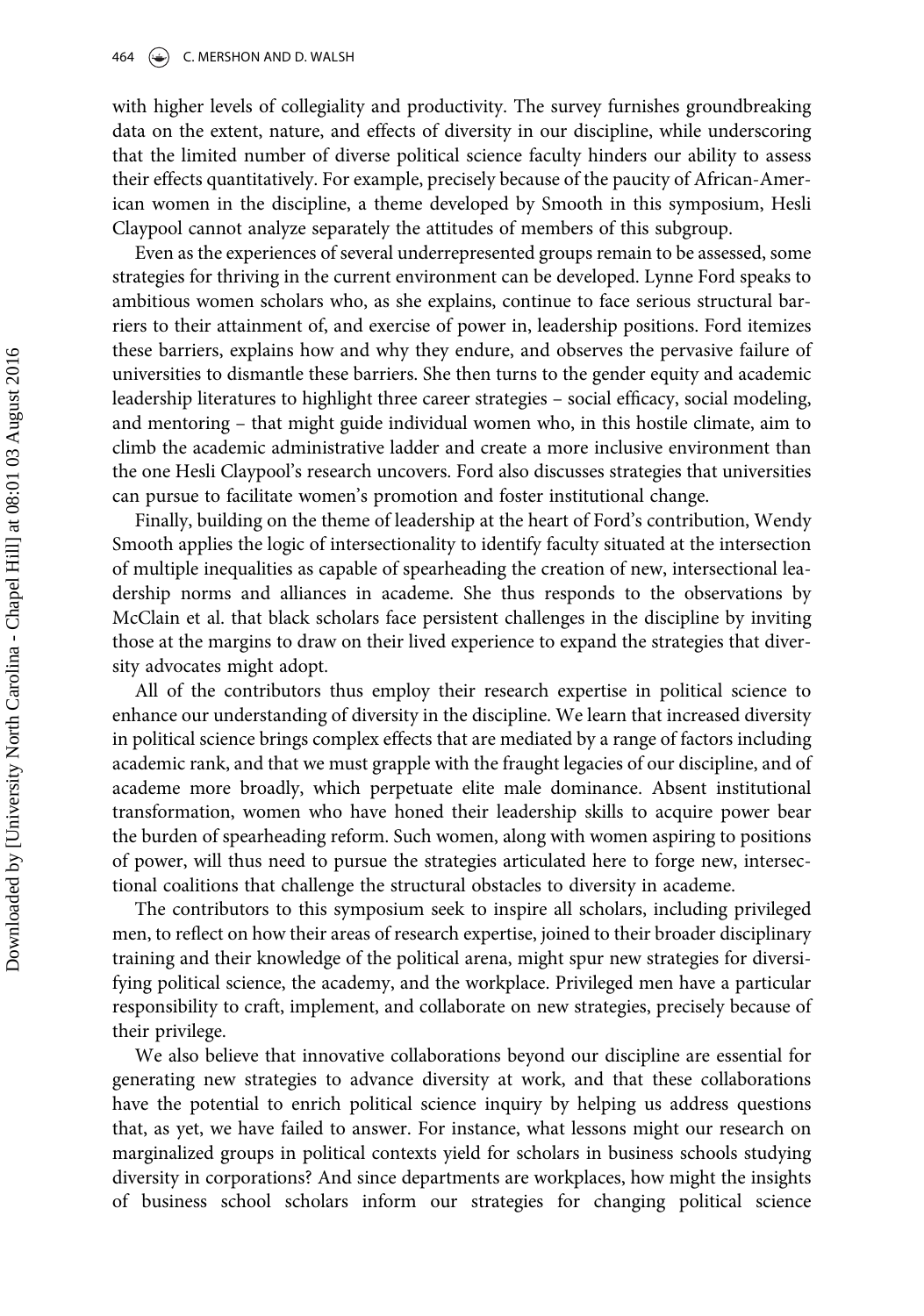<span id="page-4-0"></span>departments (e.g., Davidson 2011)? Or what lessons might we offer to, and gain from, cognitive psychologists whose research probes the conditions under which the experience of diversity is most likely to generate flexible thinking and creativity (e.g., Crisp and Turner 2011)? As these examples illustrate, our collaborative work with scholars in other fields promises to generate fresh questions and answers about issues at the core of our discipline: inequality, individual and group behavior, power, (in)justice, institutions, and institutional reform.

This symposium contributes to our project of Gendering Political Science by applying political science research to academe (e.g., Mershon and Walsh [2014](#page-5-0), [2015a](#page-5-0), [2015b](#page-5-0), [http://](http://genderingpoliticalscience.weebly.com/) [genderingpoliticalscience.weebly.com/](http://genderingpoliticalscience.weebly.com/)). It also contributes to what we hope will become an ongoing conversation within and across disciplines about how to make the workplace a more equitable and intellectually exciting place for us all. In promoting the application of political science knowledge and tools beyond the political arena, this Dialogues symposium traverses subfield and disciplinary boundaries and engages in the "border crossing" that distinguishes PGI (Bowler et al. 2013, 2).

#### References

- Anonymous, and Anonymous. [1999](#page-1-0). "Tenure in a Chilly Climate." PS: Political Science and Politics 32 (1): 91–99.
- APA (American Psychological Association) Center for Workforce Studies. [2014.](#page-1-0) "How Is the Gender Composition of Graduate Psychology Departments Changing?" 45 (9): 11. [http://](http://www.apa.org/monitor/2014/10/datapoint.aspx.) [www.apa.org/monitor/2014/10/datapoint.aspx.](http://www.apa.org/monitor/2014/10/datapoint.aspx.)
- APSA (American Political Science Association) [2011.](#page-1-0) "Political Science in the 21st Century." Report of the Task Force on Political Science in the 21st Century, October.
- ASA (American Sociological Association) [2015.](#page-1-0) "Full Time Faculty Distribution by Rank and Gender." [http://www.asanet.org/research/stats/gender/faculty\\_distribution.cfm.](http://www.asanet.org/research/stats/gender/faculty_distribution.cfm.)
- Bowler, Shaun, Timothy Kaufman-Osborn, Valerie Martinez-Ebers, Kenneth J. Meier, and Ronald Schmidt. 2013. "How PGI Came About ...." Politics, Groups and Identities 1 (1): 1-3.
- Chambers, Simone. [2003](#page-2-0). "Deliberative Democratic Theory." Annual Review of Political Science 6: 307–326.
- Claypool, Vicki Hesli, and Carol Mershon. [2016](#page-1-0). "Does Diversity Matter? Evidence from a Survey of Political Science Faculty." Politics, Groups, and Identities 4 (3): 483–498. [doi:10.1080/](http://dx.doi.org/10.1080/21565503.2016.1170707) [21565503.2016.1170707.](http://dx.doi.org/10.1080/21565503.2016.1170707)
- Crisp, Richard J., and Rhiannon N. Turner. 2011. "Cognitive Adaptation to the Experience of Social and Cultural Diversity." Psychological Bulletin 137 (2): 242–266.
- Davidson, Martin N. 2011. The End of Diversity as We Know It: Why Diversity Efforts Fail and How Leveraging Difference Can Succeed. Oakland, CA: Berrett-Koehler.
- Evans, Stephanie Y. [2007.](#page-1-0) "Women of Color in American Higher Education." Thought & Action: The NEA Higher Education Journal 12 (fall): 131–138.
- Ford, Lynne. [2016.](#page-1-0) "Two Steps Forward, One Step Back? Strengthening the Foundations of Women's Leadership in Higher Education." Politics, Groups, and Identities 4 (3): 499–512. [doi:10.1080/21565503.2016.1170705.](http://dx.doi.org/10.1080/21565503.2016.1170705)
- Ginther, Donna. [2004.](#page-1-0) "Gender Differences in Salary and Promotion in Political Science." Paper presented at the APSA Workshop on Women's Advancement in Political Science, Washington, DC, March 5.
- Henderson, Loren, and Cedric Herring. [2013](#page-2-0). "Does Critical Diversity Pay in Higher Education?" Politics, Groups & Identities 1 (3): 229–310.
- Herring, Cedric. [2009](#page-2-0). "Does Diversity Pay? Race, Gender, and the Business Case for Diversity" American Sociological Review 74 (2): 208–224.